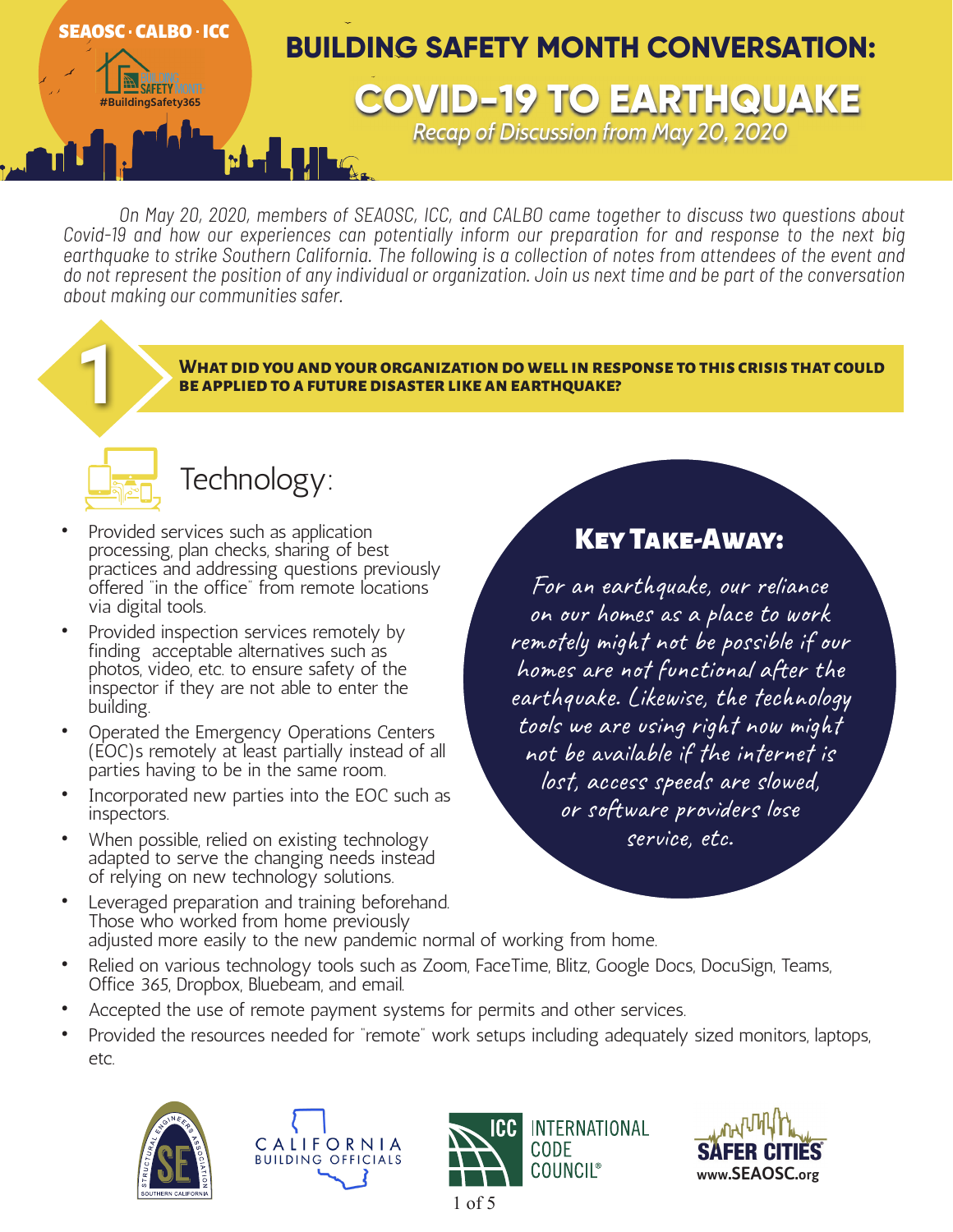### **BUILDING SAFETY MONTH CONVERSATION: AD EXPERIMING THE SAFETY MONEY COVID-19 TO EARTHQUAKE** SEAOSC - CALBO - ICC

# *Recap of Discussion from May 20, 2020*

# Public Engagement Communication:

- Decreased plan review turnaround times because the plan reviewers were able to focus on the reviews and not servicing the public counter.
- Increased public interaction through the phone call centers.
- Updates to the City website including FAQs provided valuable clarity for the public and expedited the interaction with the public.

### Key Take-Away:

For an earthquake, the public will likely have even more questions for the Building Officials, Plan Reviewers and Inspectors. Increasing capacity and preparing our phone systems, website updates, etc. in advance will be key if plan review services are to be maintained during a period of very high demand following a disaster that impacts the built environment.

### Key Take-Away:

After an earthquake, how we commu- nicate and share our experiences will be challenged if critical infrastructure and our buildings are damaged or lost. Incorporating redundancy and communication tools that can survive during an earthquake will be critical if we are to adapt to the potentially unrecognizable world we will face.

 The Human Experience & Process:



- Adapted to changing circumstances. The resilience of the citizens, building departments, builders, and designers has been impressive.
- Stayed flexible, moved quickly, and embraced expecting the unexpected. There is no perfect plan and expecting to operating the way you normally would or even how you would for other emergencies is not practical.
- Maintained constant communication with the review or inspection staff and met frequently, even if only virtually. Some teams met every day. These meetings enhanced communication and ensured consistency.
- Empowered the staff to provide their services using different formats using whatever technology or means was best for their circumstances.
- Avoided the one-size-fits-all solution. Empowered staff to self-select how to manage their risks and challeng<br>es associated with exposure to Covid-19 and fulfilling their responsibilities. This meant some staff worked fr home while others completed the same services from the office.
- Successfully implemented the tools and processes derived from the lessons learned during the recent fires and other past emergency disasters.
- Shared our experiences and needs and learned from others including through ICC and CALBO. Avoided trying to reinvent things if someone else had already developed a viable approach to the challenge we were facing.







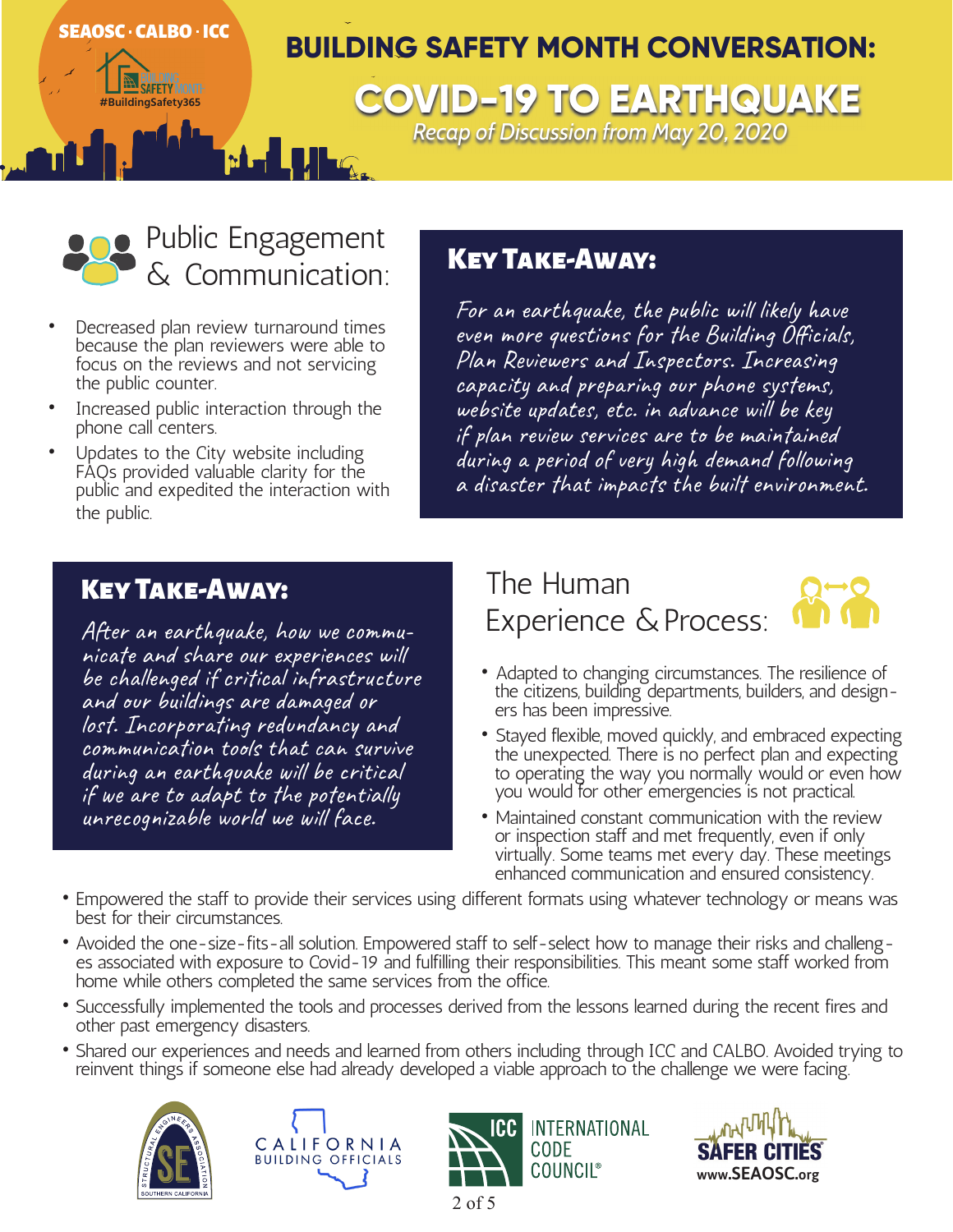### SEAOSC - CALBO - ICC

**#BuildingSafety365 COVID-19 TO EARTHQUAKE**

# **BUILDING SAFETY MONTH CONVERSATION:**

*Recap of Discussion from May 20, 2020* 

**What are the gaps you found in your plans that still need to be addressed for an** 2 **even more effective response in the next disaster?**

# Technology:

- Heavy reliance on the personal technology setups of the staff. Personal cell phones, personal data plans, home offices, etc. were all relied upon. The security of home networks has become a new security risk. The legal boundary between "personal" and "work" information may have been blurred.
- Not all staff have sufficient ability to implement the tools and technology on their own requiring home visits by Information Technology staff.
- Insufficient internet or data speeds to handle the large volume of electronic communication, video meetings, etc. hampered remote staff as well as project sites and inspectors.
- Many software licenses are based on in-office use limiting access by staff when working remotely.
- Information Technology Departments were not ready to handle the large increase in concurrent demand on IT services by multiple City Depart-<br>ments including the Building Department.

## Key Take-Away:

Technology has been critical to the success in responding to the current circumstances but there is still room to improve. After a large earthquake, we should also expect that technology will only partially address the needs of the public and the City staff.

- Some owners or builders do not have the technology resources themselves to engage the City digi-<br>tally.
- The quality and quantity of the information being provided by the owners and builders has varied immensely.
- Some staff needed technology that was not available to them, and some selected technology solu- tions did not meet the actual needs requiring a second procurement.
- Some struggled to implement online payment options including the acceptance of credit cards.







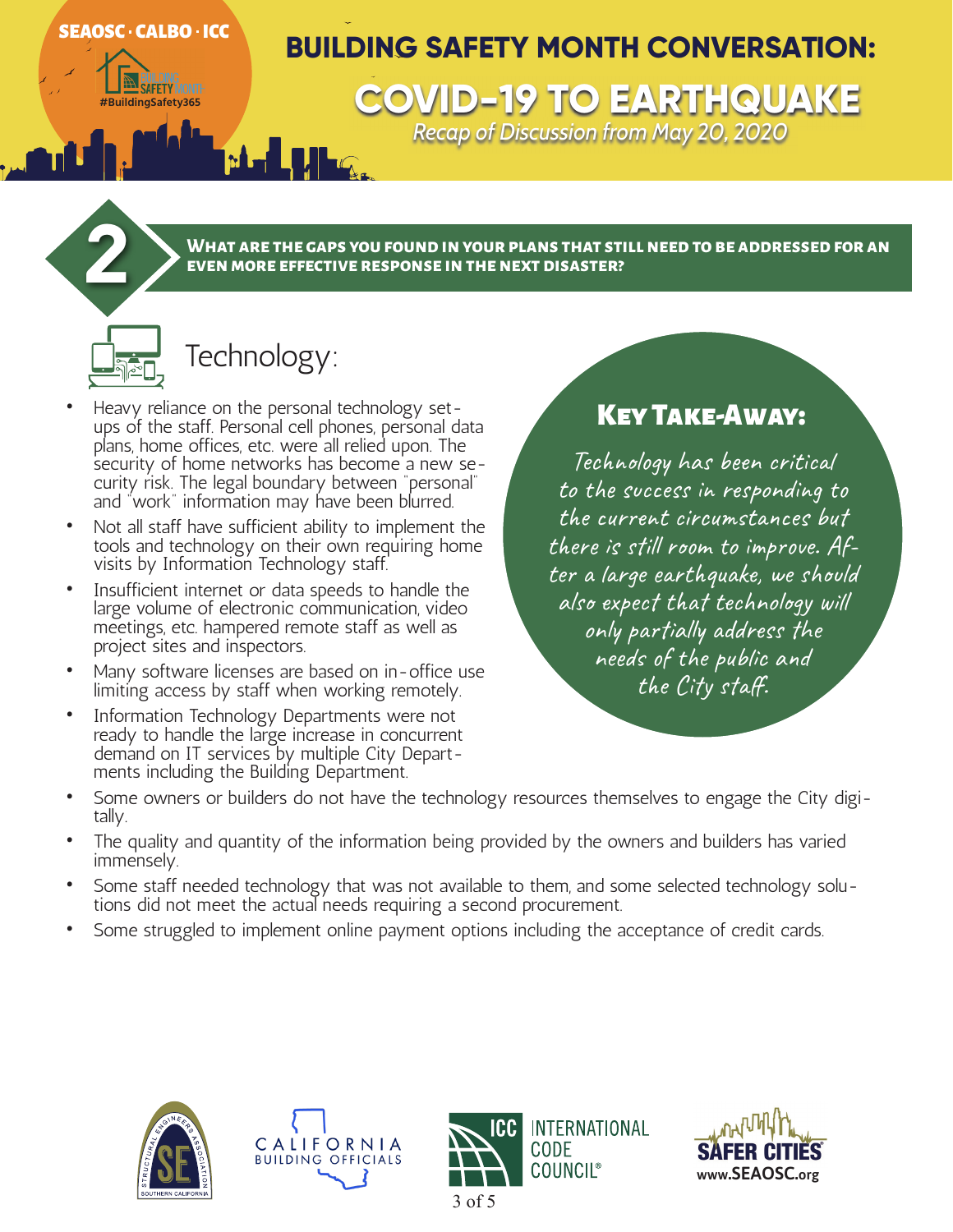



- In their role to assuage fear and concerns, elected officials can overpromise or miscommunicate regarding available resources of the City prior to officials and department staff formulating and implementing effective flexible solutions.
- There can be a void of credible information, often filled with incorrect solutions or solutions that might not be possible, thus distracting from serving the public.
- There is a need for qualified trusted advisors serving as sources of reliable information to the Elected Officials.

### **KEY TAKE-AWAY:**

After a disaster such as a large earthquake, people will turn to any and all information sources. We need to anticipate the increased interac-<br>tion, have tools in place to communi-<br>cate consistently, and prepare those who are communicating with the public with the best available infor-<br>mation.

- Plans must address the potential for the public to only partially embrace government orders regarding health and safety measures.
- The electronic communication with the public, including owners, builders, and designers, per project has increased beyond the levels seen prior to Covid-19. There are significantly more questions being asked of the reviewers and inspectors.
- The public did not fully realize that City services were still available even if the public door to the offices are closed.
- Some members of the public struggle with the lack of direct interaction with the reviewers or the inspectors.
- A virtual inspection can be significantly more difficult and time consuming than expected.
- The "counter" was not ready for social distancing and may require changes to scheduling, prioritizing projects, and to the physical space depending on the type of disaster that may occur.



- We have not fully addressed the stresses and resulting anxiety and mental and emotional health challenges being faced by all involved. There are likely short-term and long-term consequences yet to be realized.
- Some struggle with the lack of direct personal interaction with their co-workers.
- It is very difficult to ask some to adapt to ever-changing circumstances. Different people react differently to the dynamic change that is occurring.
- There is a need to better stress test systems and processes in advance of an event instead of relying on the ability of all to adapt.